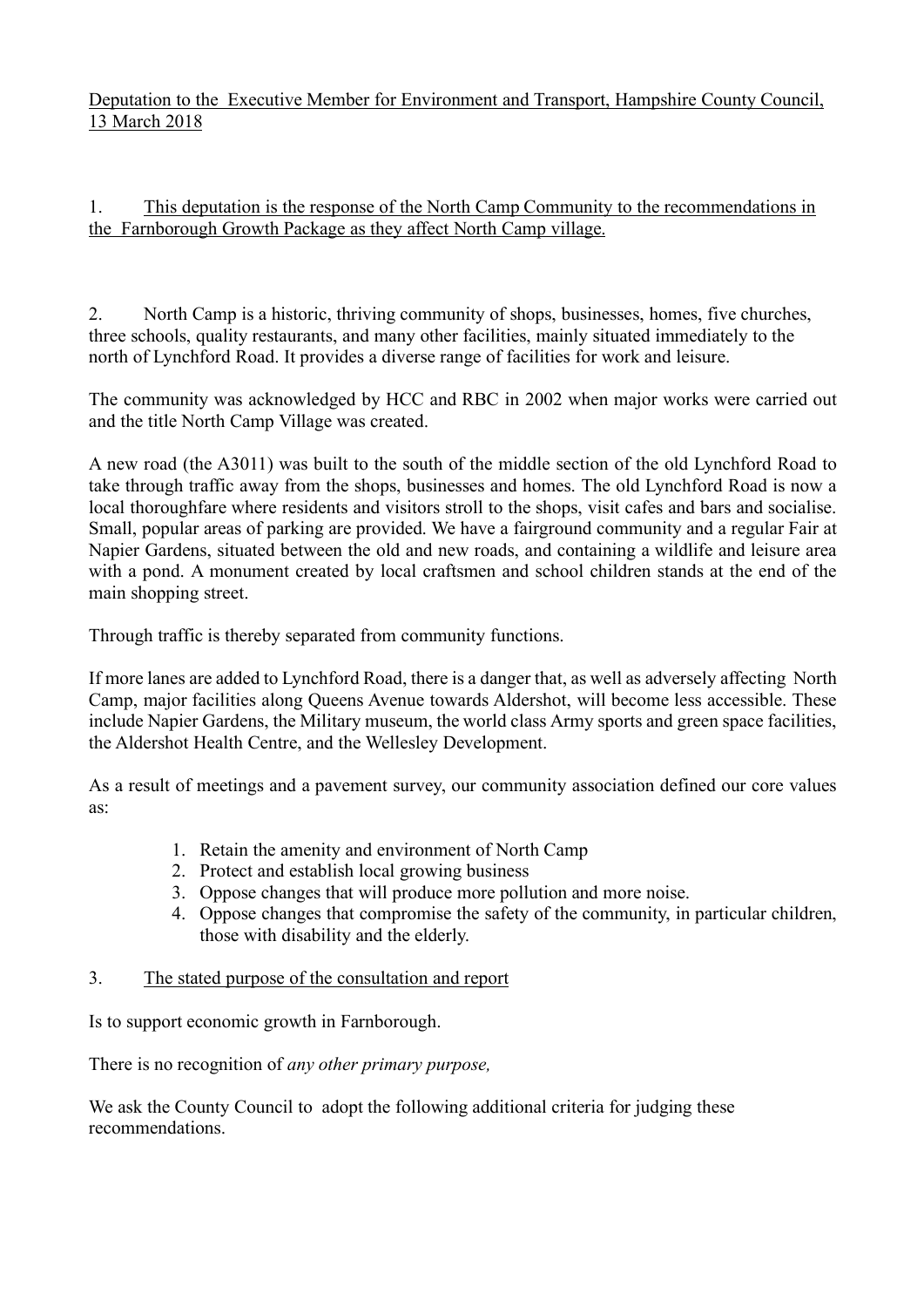- The Department of Transport Manual for Streets 2007
- HCC own Manual for Streets 2010

North Camp fits the definition of a "Quality Place" as defined in both those documents. They both *place greater emphasis in street design on 'people and place' than on traffic movement.*

• The Public Service and Social Value Act 2012

*This requires people who commission public services to think about how they can also secure wider social, economic and environmental benefits and find new and innovative solutions to difficult problems.*

# 4. Comments on the Decision Report

Deliverability By the report`s own criteria, the scheme for Lynchford Road is very unlikely to be deliverable.

Paragraph 4.31 states (quote)*"the Aldershot Garrison and Defence Infrastructure Organisation (DIO) have specifically objected to the proposals to widen Lynchford Road in front of Lille Barracks as this would require the Garrison to cede land on this northern boundary".*

Paragraph 5.5 states that (quote) "t*here is no guarantee at this stage that a solution can be found to secure land to deliver improvements to this section of Lynchford Road. Without securing MOD land here, any widening elsewhere on Lynchford Road is likely to be of limited benefit*".

This means that there is no certainty and no timescale, and any works based on the widening of Lynchford Road are likely to be a waste of money and have a very adverse effect on the community in terms of disruption and loss of amenity.

Environment and Pollution Paragraph 5.4 points out that the A331 Blackwater Valley Relief Road, where vehicles access and leave Lynchford Road, has been identified by DEFRA as exceeding air quality standards.

Any widening of Lynchford Road will result in increased use of the road, with more traffic hold-ups and more pollution from standing traffic, not only on Lynchford Road, but also on the A331.

# 5. Comments on details of the Decision Report

Paragraph 4.12 Asked if they support the principle of improvements to the A3011 Lynchford Road? 57% answered No or Maybe.

Paragraph 4.14 People were asked if they agree with the proposal to implement the suggested improvements at Invincible Road and the A3011 first. This conflated two separate parts of the proposals and is confusing because 74% favour work to Invincible Road, and only 43% favour work to Lynchford Road. People were more concerned with solving the problems on the A325

The most frequently noted alternative priorities include not undertaking improvements to Lynchford Road.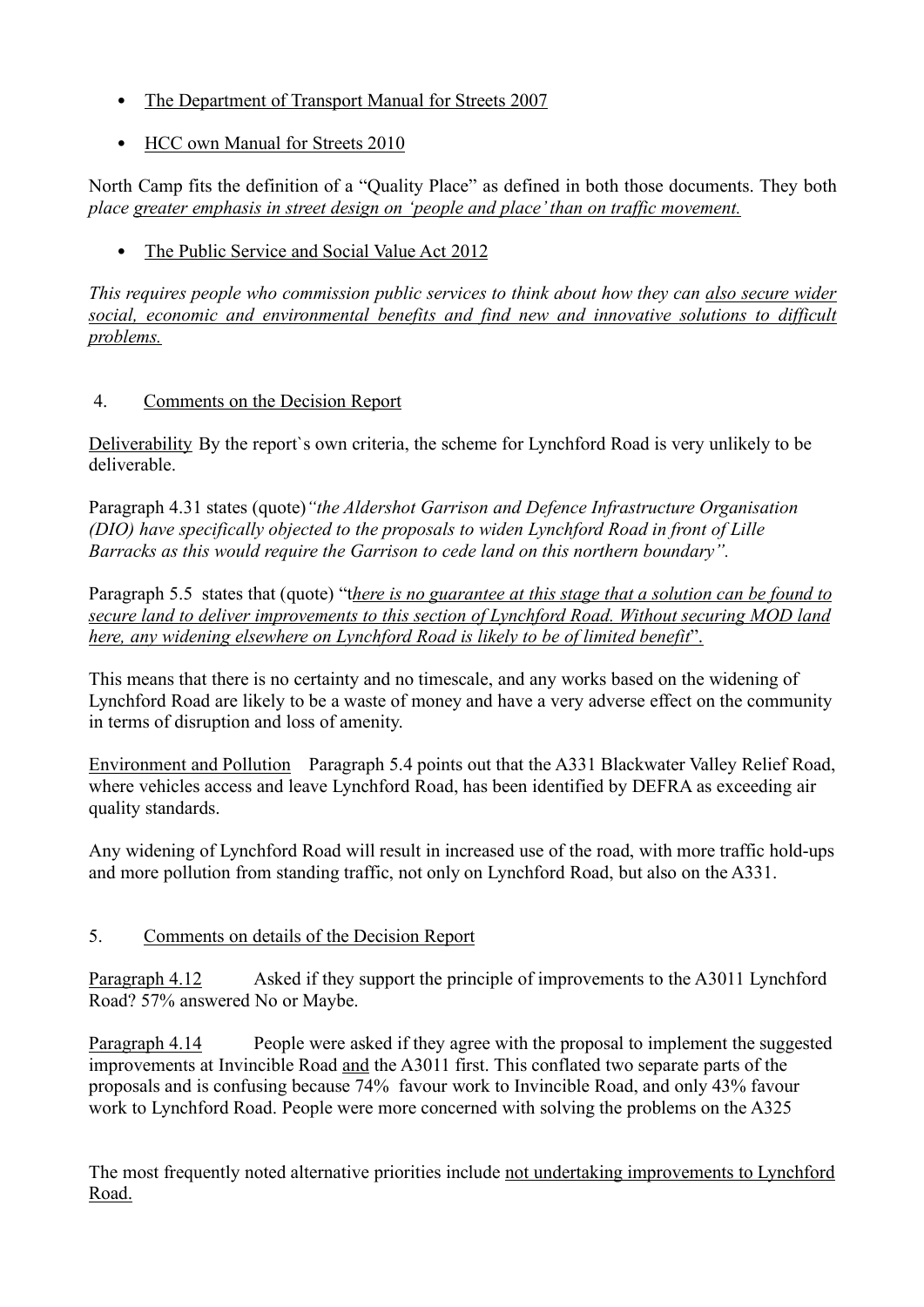Paragraph 4.15 People were asked to rank 4 suggested aims of the improvements.

The options should not be ranked, for example improving public transport facilities will automatically reduce the number of car trips.

Paragraph 4.15 states that there is a 50/50 split between one of the scheme options and Do nothing. "As an individual category, Do nothing secured more votes than any proposed scheme option".

# 6. Views on the Decision Report

We recognise that:

Farnborough is a Growth town, and Lynchford Road is one route onto and from the A331, itself already congested at the same times, and already suffering from pollution problems.

There are perceived congestion problems at peak times on Lynchford Road, and there is a need to provide for more free-flowing traffic along this road.

Traffic is currently slowed on Lynchford Road by access and egress to and from side roads at Alexandra Road, Peabody Road and Park Road.

## 7. Our concerns

We believe that widening Lynchford Road will not alleviate the problems, but will cause more.

Enlarging the roundabouts along the road will slow traffic flow, not increase it, as has been demonstrated at the Queens roundabout.

There will still be slowing and congestion beyond Peabody Road, where there is no possibility of any more than one lane each way.

We also point out that every two years there is an international Air Show in Farnborough. The traffic around the whole of Rushmoor is managed on a much larger scale than required by our normal activities. Traffic moves freely using all major routes, including the A325 and the A327. We ask HCC to liaise with the Air Show to consider adopting some of their traffic solutions.

## 8. Our conclusions

We support the principle of improvements to Lynchford Road to increase traffic flow, however

We ask HCC to defer any plans to widen of Lynchford Road, or major works (such as roundabouts) to its junction with side roads, until further consideration can be given to the social and environmental criteria previously mentioned , and to viable and innovative alternatives to widening the road

We draw attention to the Consultation Report itself, paragraph 7.4, which states that (quote)